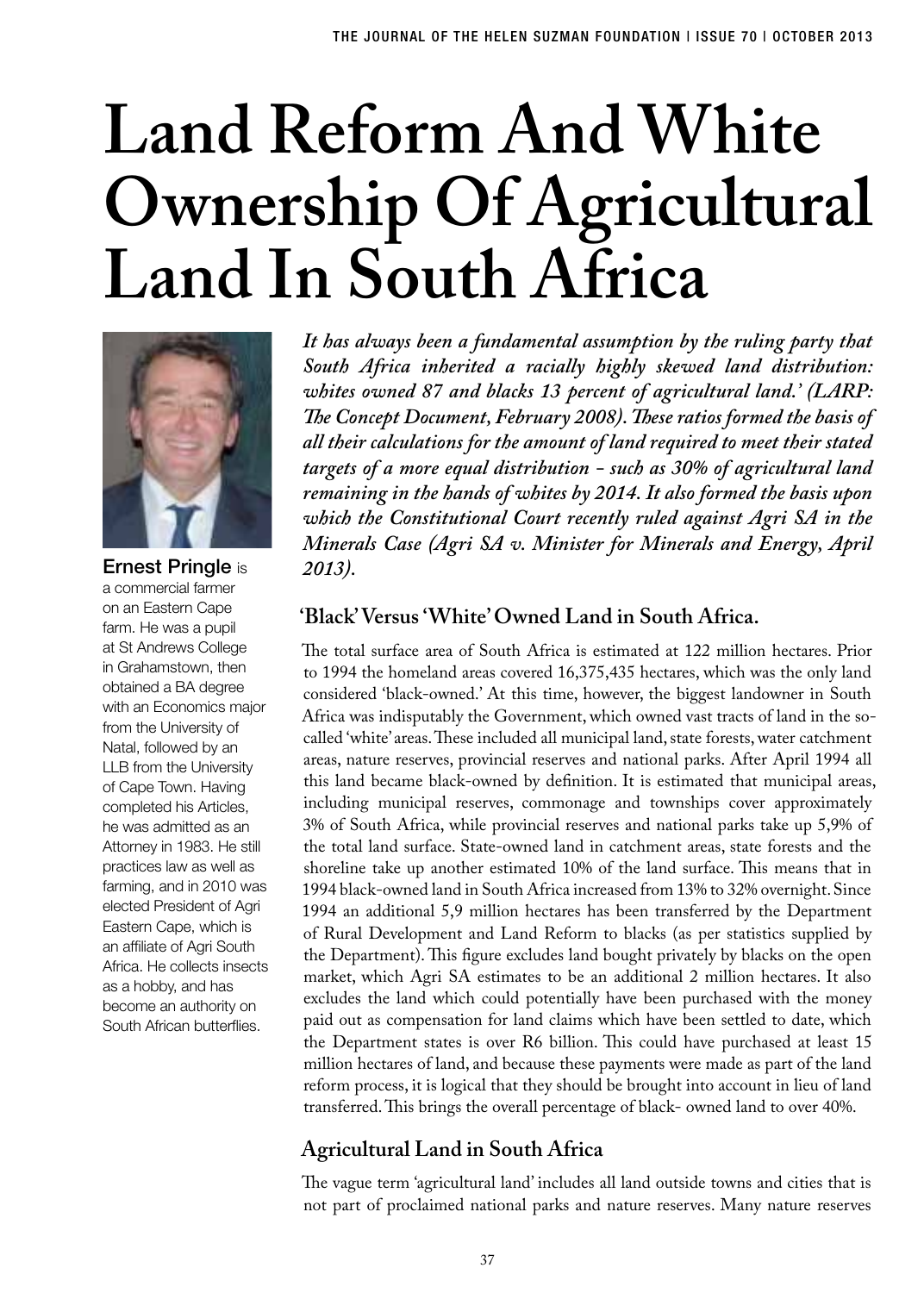

**Map 1 - Land Capability of South Africa**

have still not been proclaimed, and so still form part of agricultural land. Within Municipal areas where zoning is applied there is also other ground which is zoned as 'agricultural land'. This term therefore applies to a variety of different uses for land, and needs to be examined more closely.

*In some districts, such as Komga and Elliot in the Eastern Cape, half the farms have been purchased privately by blacks. A further one million hectares of farmland is owned by mining companies, and must also be deducted, as this land is not used for agriculture, and many of these companies (like Gencor) are either black owned or have a large percentage of black shareholders.*

During the early 1970s 'white' agricultural land covered an area of 91,790,414 hectares. Homeland consolidation during the 1970's and 1980's caused this figure to drop to 89 million hectares. As we have seen, this process has been accelerated during the past two decades, with a further 5,9 million hectares transferred officially, together with an estimated further 2 million hectares transferred to black ownership through private transactions and an additional 1,5 million hectares worth of land paid out in cash for restitution claims. This figure is purely an estimate, but a very conservative one. A lot of land has been taken over by black-owned consortia and corporations, while partnership agreements with blacks with regards to farms have become quite common. In some districts, such as Komga and Elliot in the Eastern Cape, half the farms have been purchased privately by blacks.

A further one million hectares of farmland is owned by mining companies, and must also be deducted, as this land is not used for agriculture, and many of these companies (like Gencor) are either black owned or have a large percentage of black shareholders. All forestry land in these areas is owned by the government or by large forestry corporations such as Sappi and Mondi, which are foreign-owned and have substantial black shareholders and partners. This must also be deducted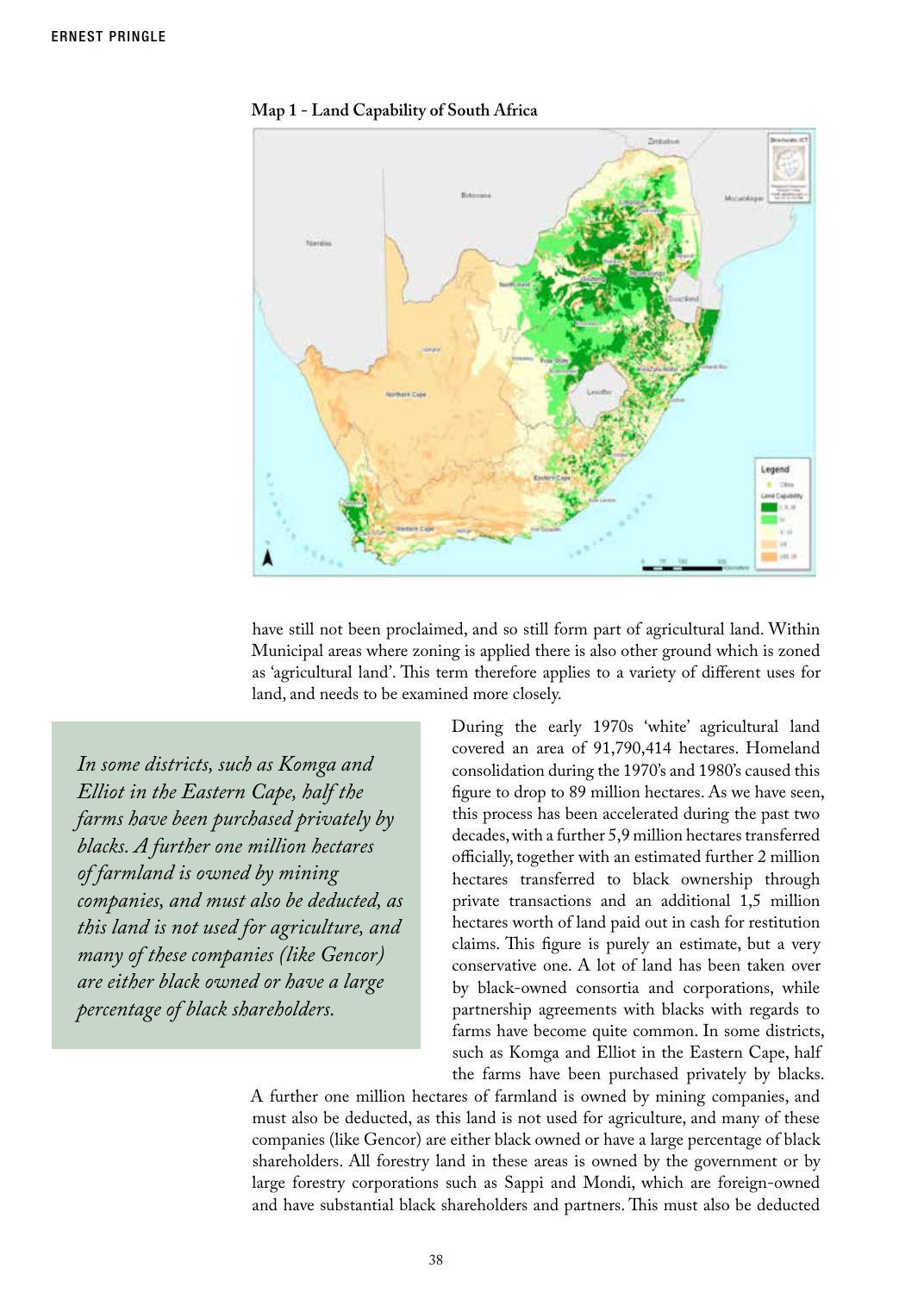

**Map 2 - Rainfall Figures for the Republic of South Africa**

from this total. This accounts for a further 1,5 million hectares. Another one million hectares must be deducted to account for the road network, of which only a minimal amount has actually been paid for by the government, and deducted from title deeds. In the past, governments simply helped themselves to the road surface areas and road reserves.From 1975 to 2000 a considerable amount of this land (at least one million hectares) was purchased by the government and added to the country`s nature reserves. This must also be deducted.

This leaves a maximum of 75 million hectares in the hands of 'white' farmers.

South Africa is a country with very low agricultural potential, as shown on Map 1 provided by the Department of Agriculture.

Only 12,6% of the country's 16 million hectares is suitable for dry land crop production, of which only 4% (4,9 million hectares) is high potential land. The remainder is suitable only for extensive livestock or game farming. When looking at the rainfall map of South Africa (Map 2) the fact that only 30% of the country receives more than 500mm of rainfall per annum is inescapable.

The remaining two thirds of the country receives less rainfall, and in global terms would be classified as semi- or true desert. True desert areas, such as the Karoo and the Kalahari, cover 55% of the country, (66 million hectares). This has resulted in a large discrepancy between the agricultural potential of these two rainfall zones, and is so reflected in their relative land values. A similar discrepancy exists between irrigated land and natural pastures, with a differential value of up to ten times greater for irrigated pastures. This is determined solely by the productive potential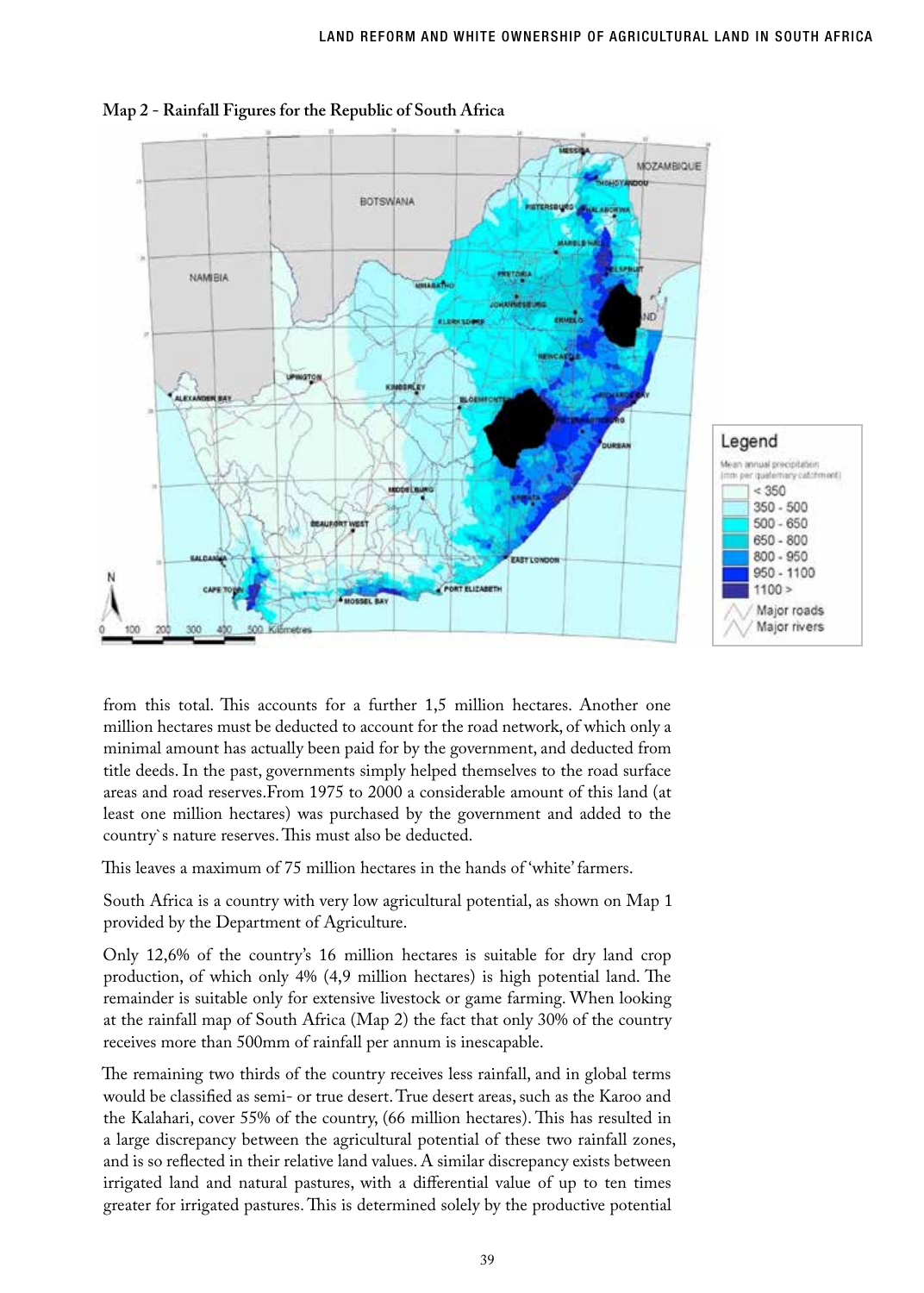

**Map 3 - Political Map of the Republic of South Africa showing black homeland areas in 1994.**

of the respective hectares of land – a concept which is not difficult to understand. The value of natural pasturage is determined by its carrying capacity, measured in large stock units (LSU) per hectare, and reflects its agricultural potential. In the high rainfall eastern areas of the country, the average carrying capacity is 1:4,

*Importantly, in order to reach a total for all 'black-owned' land in South Africa, all State-owned agricultural land should be added to this figure. This would include all State-owned forestry land, water catchment areas, military land, municipal commonages, experimental farms etc.*

whereas in the arid western areas the average is 1:16. This means that one hectare of land in the former region can produce the same as 4 hectares in the latter, and the value of the land should therefore be 4 times higher.

In 1995 the former black homelands covered 16,375,435 hectares (see Map 3).

1,3 million hectares of this should be deducted for non-agricultural use, mainly roads, settlements and forestry. The road surface area is comparatively small – since there are very few road reserves – while the surface area for settlements is comparatively large. There is also a substantial figure of 500,000 hectares

for forestry operations. This avails 15 million hectares for agricultural use. To this should be added the 5,2 million hectares transferred since 1994, the estimated land value of the restitution claims (1,5 million hectares) and the additional 2 million hectares estimated to have been purchased privately. Importantly, in order to reach a total for all 'black-owned' land in South Africa, all State-owned agricultural land should be added to this figure. This would include all State-owned forestry land, water catchment areas, military land, municipal commonages, experimental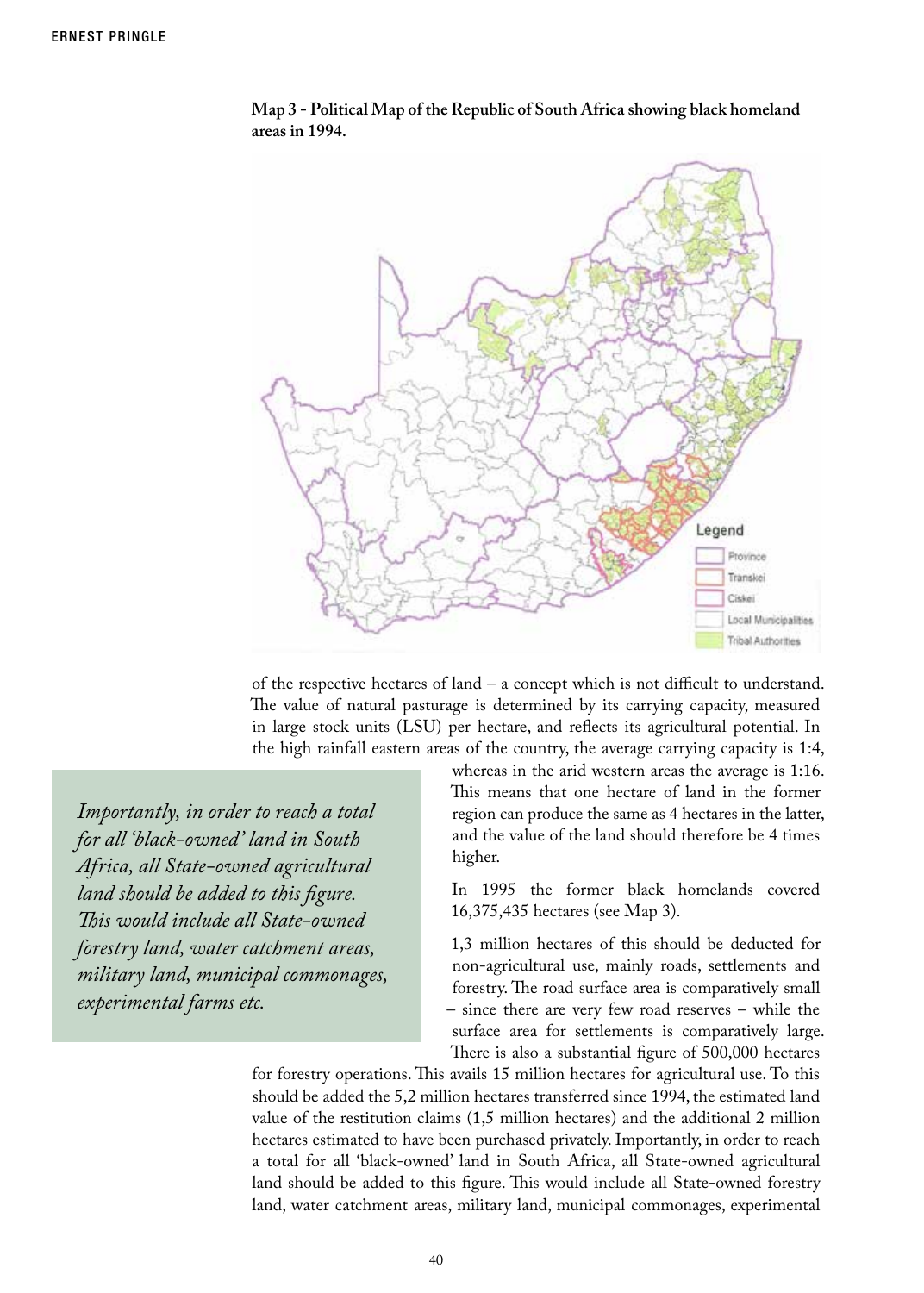farms etc. The only State-owned land which should be excluded is the 7,2 million hectares which forms part of the country's proclaimed national parks and nature reserves . The current 5,9% of these are still far below the international target figure of 10%, so it is accepted that this land should not be brought into the equation. It is estimated that the remaining State-owned land would cover an area of not less than 11 million hectares, bringing the total black-owned agricultural land to 35 million hectares. This constitutes 32% of total agricultural land.

## **South Africa's Agricultural Potential**

An analysis of where black-owned land is situated shows that not less than 80% of that land is in the high rainfall zone. Apportioning it on this basis means that the total agricultural potential of the land, measured according to its carrying capacity, is 7,44 million LSUs.

The white-owned agricultural land, on the other hand, amounts to 75 million hectares, as has been shown. The agricultural census of 1964 (probably the most detailed ever undertaken) showed that threequarters of the total number of 101,000 commercial farms were small farms of less than 900 hectares, and covered only 23% of the total area. This meant that

*In other words, when land in South Africa is measured by its true value (that is, its agricultural potential), it becomes clear that blacks already own nearly 48% of the country's agricultural potential. This figure could be considerably increased if better use was made of available water for irrigation in the well-watered eastern areas, such as the former Transkei.* 

77% of the area contained only one quarter of the farms, which therefore gives an accurate assessment of the number of hectares of white-owned farms falling within the low rainfall area. Apportioning it on this basis (23:77) gives a total agricultural potential of 8,06 million LSUs for white-owned farms. All white-owned irrigation farms obviously fall within the apportionment for the high-rainfall area.

In other words, when land in South Africa is measured by its true value (that is, its agricultural potential), it becomes clear that blacks already own nearly 48% of the country's agricultural potential. This figure could be considerably increased if better use was made of available water for irrigation in the well-watered eastern areas, such as the former Transkei. The fact that nearly all of the country's agricultural output is produced on mostly marginal land speaks volumes for the work that needs to be done on existing black-owned land to make it reach its true potential. This is the real challenge which Land Reform faces. It makes little sense to continue to squander our existing productive capacity by sacrificing our agricultural sector on the altar of Land Reform when the problem could be solved by making better use of existing assets.

#### **The Government's Targets for Land Reform**

In light of the facts given, the government's 30% target makes no sense whatsoever. It is measured purely in hectares, without any regard for agricultural potential, and is based on fictitious assumptions. The LARP document of 2008 assumes that an additional 21,411 million hectares would be redistributed by 2014 to meet the 30% target of white ownership. These calculations show that not more than 22,8 million hectares of agricultural land were ever required, 9,5 million hectares of which have already been transferred. It is therefore clear that this target would be reached with the transfer of only 13,3 million additional hectares.